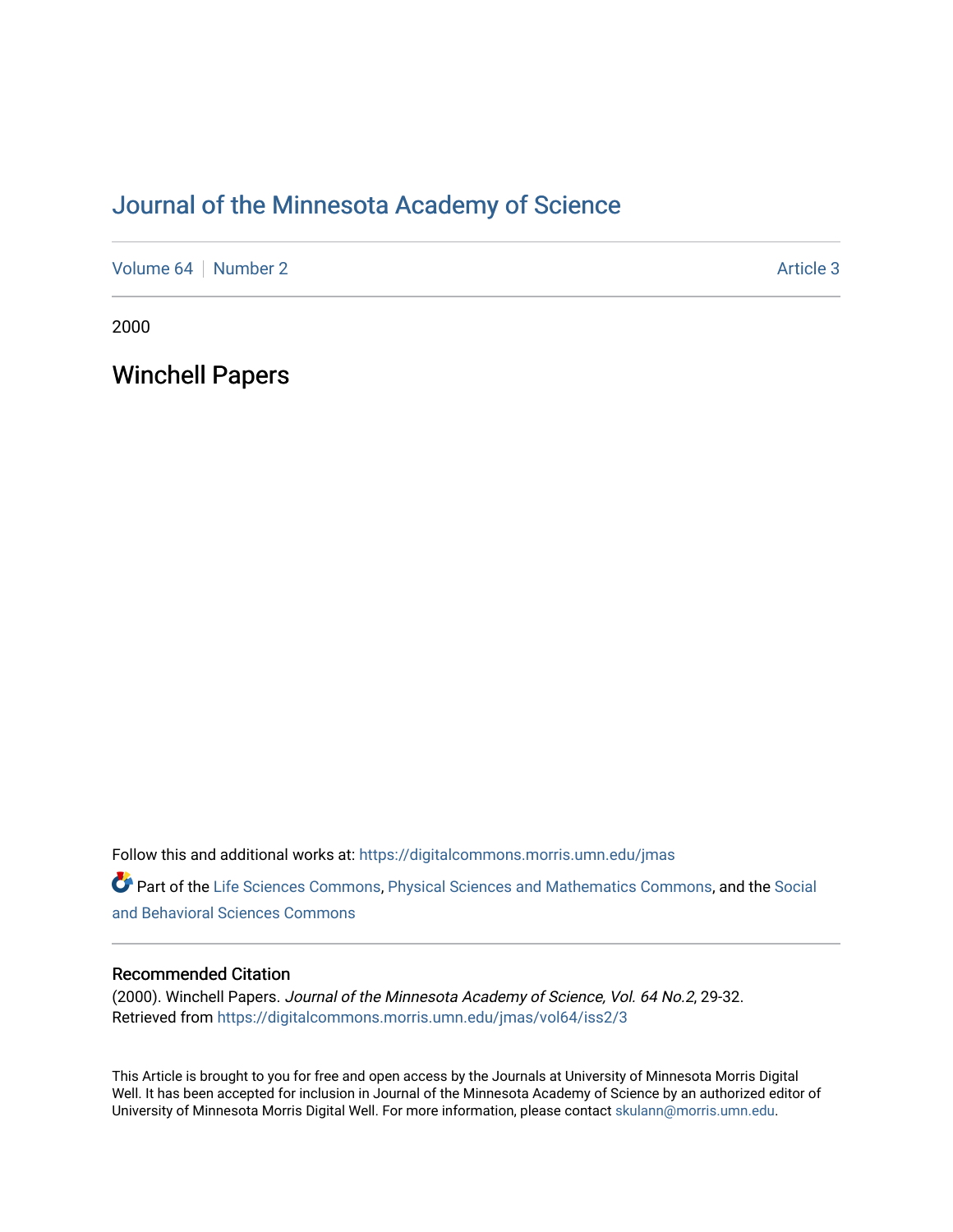# **WINCHELL PAPERS**

# **TELECOMMUTING BY INDUSTRY: AN EMPIRICAL ANALYSIS**

*Mitchel Anderson, University of Minnesota* - *Morris, 600 E. 4th Street, Morris, Minnesota 56267* 

In recent years, while the number of persons who report doing work at home has not increased dramatically, there has been a sharp increase in the number of persons who were *paid* for working at home. These workers are part of a *growing phenomenon called telecommuting. The purpose of* this study is to determine which industry characteristics influence an employer's decision to use telecommuting as an alternative work arrangement. This study first identifies characteristics affecting labor supply when time constraints, monetary costs, and employer mandated hours are relaxed.<br>The study also examines how telecommuting can influence an employers labor demand decisions by allowing them to draw<br>resources from a broader labor market when labor markets are<br>tight, insufficient skills are found within the local labor market,<br>or when mobility constraints become Telecommuting can also be an alternative to expansion when physical plant resources are limited. Since telecommuting the number of workers who use a computer to perform their work at home for pay as the dependent variable. Due to this variables high correlation with the statistic for telecommuting, it does not appear to detract from the study's overall purpose. Using this dependent variable, the independent variables: industry growth, current technology use, occupational breakdown, gender composition, and industry flexibility are used as a proxy for the factors discussed above. With the exception of occupational breakdown, we would expect each of the factors to be positively correlated with the telecommuting decision.

#### **ex 1-ADRENERGIC ACTIVATION PATHWAY OF THE SODIUM/HYDROGEN ION EXCHANGER IN CCL-39 CELLS** *Matt Baumgartner, Isaac Manke, Summer Tegtmeier, Mark Wallert, and Joseph Provost, Departments of Biology and Chemistry, Moorhead State University, Moorhead, MN 56563*

Maintenance of intracellular pH (pHi) and cell volume regulation is a function of the sodium/hydrogen ion exchanger (NHE). NHEl is the only isoform of the exchanger expressed in Chinese hamster lung fibroblasts (CCL-39). Therefore CCL39 cells are a good system to study NHEl regulation. NHEl is activated by a wide variety of agonises. One of the most studied is the growth factor  $\rightarrow$  Ras  $\rightarrow$  MAPK pathway. In cardiac cells, G-protein coupled  $\alpha$  1-adrenergic receptor leads to the activation of NHE-1, however it's mechanism is not clear. The present study elucidates the relationship between G-proteins, MAPK, and NHE-1 in CCL39 cells. Phenylephrine (PE), an  $\alpha$ 1-adrenergic specific agonist, has been shown for the first time to stimulate both NHE-1 and MAPK in CCL-39.<br>Activation of MAPK occurs in a dose dependent manner. Optimal MAPK activation was observed at ten minutes and displayed a maximum stimulation at 50  $\mu$ M PK.  $\alpha$ 1-adrenergic stimulation also lead to a rise in steady-state pHi. PE activation of MAPK was inhibited by pre-treatment with either staurosporine or the specific PKC inhibitor Ro-31-8220. Addition of 100 mM PMA greatly increased the activity of both NHE-1 and MAPK. To determine the Ras dependent activation of MAPK and NHE-1, a dominant negative Ras construct was transfected into the CCL-39 cells. The transfection process has been optimized using Fugene-6 as a transfection agent, These studies indicate a direct involvement of PKC one] MAPK in the  $\alpha$ 1-adrenergic activation of NHE-1.

### **DETERMINING THE MECHANISMS OF ALLOSTERIC REGULATION FOR GLUTAMATE DEHYDROGENASE**

*Mike Bradley, Gustavus Adolphus College, 800 W College Ave., St. Peter, MN 56082* 

The binding of regulatory ligands that lead to Structural and functional alterations of an enzyme is termed allosteric regulation. This short-term enzymatic regulation allows exquisite control of substrate and product levels in response to cellular needs. Studying the mechanisms of such allosteric regulation is a key to understanding the dynamic activity of certain important metabolic enzymes. The overall goal of this investigation is to characterize the allosteric regulation of the metabolic enzyme glutamate dehydrogenase (GDH).

For many oligomeric enzymes like GDH, subunit to subunit interactions transfer and amplify allosteric regulation. Specifically this study is aimed at determining structural features involved in transferring the effects of regulatory ligand binding from one subunit of GDH to the next. Using x-ray crystal data potential allosteric regulatory sires have been determined whose function will be explored via site-directed mutagenesis. The work done thus far has focused on obtaining a cDNA clone of both the bovine and human GDH genes. Starting with primers designed from the published human sequence, reverse transcriptase and polymerase chain reaction (PCR) techniques were utilized to produce a clone representing half of the amino acid coding region of human GDH. Sequencing data shows that the cDNA fragment produced corresponds with the expected PCR product for the primers used. This data suggests that altered priming techniques will produce a clone of the entire coding region that can be used for mutagenesis studies. Future kinetics and structural determinations of mutated enzyme will help elucidate the mechanisms of allosteric regulation in GDH.

# **RAPlA BASAL LEVEL IMPORTANCE AND REGULATION** IN **MULTIPLE CELL TYPES**

*Woodie Cross, Biology Department, University of St. Tbomas, OWS 153, 21 15 Summit Ave., St. Paul, MN 55105* 

RaplA is a 21 kD protein that belongs to the GTP-binding superfamily of Ras-related proteins. RaplA has been the subject of extensive research in an attempt to characterize its participation in cell growth regulation. Although it clearly has the potential to act as an inhibitor of cell proliferation, published studies disagree on both the nature and the importance of its role. Previously, our lab has shown Rap IA expression to be down regulated prior to DNA synthesis in regenerating rat liver. Subsequent experiments with various cell types have now shown similar results with primary cultures of rat hepatocytes and with a non-immortalized human cell line. Using Northern analysis, we have shown that immortalized cell lines vary dramatically in their regulation of RaplA expression. This finding raises questions about previous conclusions drawn from studies using immortalized cell lines. In six different cell types, we have found that cells that have significant resting levels of Rap1A mRNA show more down-regulation of Rap1A when given a signal to proliferate. Cells with a lower resting level of RaplA seem to he unable to regulate their RaplA to any appreciable extent. These results suggest that basal levels of RaplA mRNA may determine its importance in cell cycle regulation, and that careful selection of cell types is necessary for further RaplA studies.

#### **MITOCHONDRIAL NITROSATED PROTEINS**

*Sarah Elfering, Adrienna Jirik, Tberesa Sarkela, and Cecilia GiuliVi, Dept. Chemistry, University of Minnesota-Duluth, Duluth, MN 55812* 

Mitochondria are a source of nitric oxide (NO) via the enzymatic conversion of L-arginine to L-citrulline. NO has many diverse effects such as modulating  $O_2$  consumption, neurotransmission, and immune response. One result of NO production has been the formation of nitrosated proteins. Since nitrosation is known to occur on the tyrosine residue of many proteins, it may regulate the activity of target proteins in a manner similar to phosphorylation. In order to identify nitrosated mitochondrial proteins, rat liver mitochondria were purified and subfractioned into the outer membrane, inner membrane, contact sites, intermembrane space, and matrix. These fractions were then separated on SDS-PAGE and analyzed by western blot, probing with an anti-nitrotyrosine antibody. The ratios of nitrosated protein to total protein were highest in the outer membrane and intermembrane space, however, the matrix contained the most nitrosated proteins.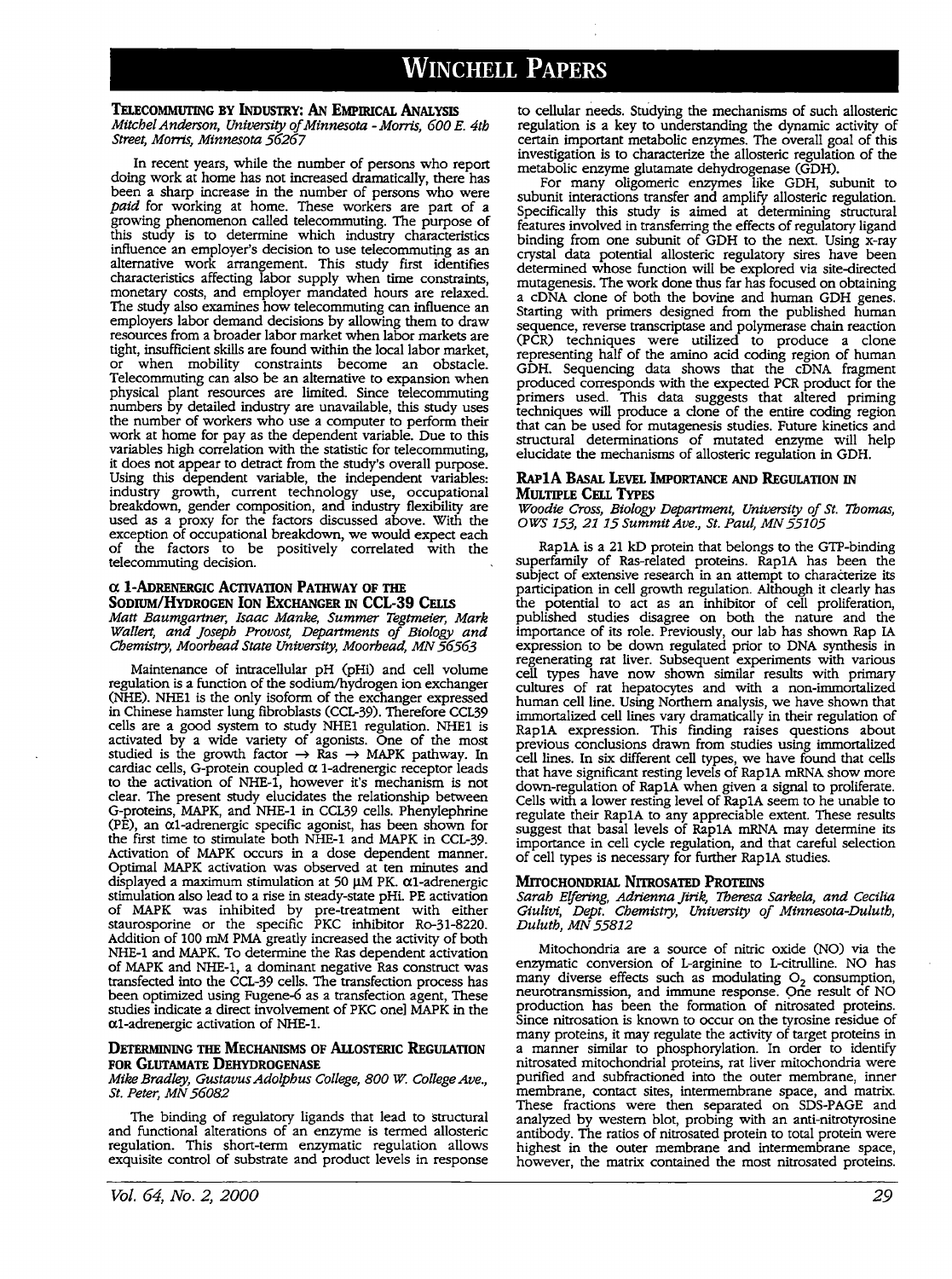Two-dimensional SDS-PAGE was performed on these same mitochondrial fractions followed by western blot analysis. Numerous proteins were detected, some of which have been potentially identified using molecular weight and pl of the protein. The β and λ subunits of the  $F_1F_0$  ATP synthase, cyto-<br>chrome oxidase subunit II, NADPH:adrenodoxin oxidoreductase, carbamoyl phosphate synthase I, and citrate synthase are some heavily nitrosated proteins. The  $\beta$  subunit of the  $F_1F_0$  ATP synthase has been unequivocally identified using antibodies specific to this subunit. Future studies will explore nitrosation of the  $\beta$  subunit effects on F<sub>1</sub>F<sub>0</sub> ATP synthase activity, as well as identify and characterize other nitrosated proteins.

# **DEGRADATION PATHWAYS OF GSNO**

*Anna Gybina, Luke Kroiss, and Cecilia Giulivi, Department of Chemistry, University of Minnesota, Duluth, Duluth MN 55812* 

Nitric oxide (NO) is a physiologically important free radical whose brief pysiological half-life, due to high reactivity with other free radicals, limits its diffusion to its target sites. NO may need a transport/storage system. Thiols bond reversibly with NO. Thiol containing proteins such as BSA are suspected agents of NO storage and transport. Glutathione (a thiol containing molecule found *in vivo),* is capable of reversibly bonding with NO to form S-nitrosoglutathione (GSNO). The objective of this project was to study the degradation kinetics of this potentially significant biological molecule.

Degradation of GSNO was followed with a spectrophotometer (at 337nm) and HPLC (at 215nm) which allowed for concentration determination and identification and meas- urement of rates of individual degradation products. With the help of mass spectroscopy (MS), the products were identified as glutasulfonic acid (GSO<sub>3</sub>H), glutathionyl ether (GSOSG), GSO<sub>2</sub>SG, and oxidized gluthathione (GSSG). GSNO degradation was found to be pH dependent, rates being 16 to 20 times faster at basic pH's. Degradation was slowed in the presence of a chelator (catechol or deferoxiamine) and absence of oxygen. Conversely, it was increased in presence of light as seen with the difference in rates given by HPLC and spectrophotometer. Results point to two degradation pathways: a light dependent homolytic cleavage of GSNO to GS and NO and heterolytic metal catalysis of GSNO to GS and NO.

The implications of this study include possible metal induced NO release mechanism *in vivo.* Further studies will include the investigation of copper and iron metals on GSNO degradation.

# **PATIERNS OF REsOURCE ALLOCATION TO FLORAL STRUCTURES** IN **THE RANuNCULACEAE FAMILY**

*Keith Hultman, University of St. Thomas, 2115 Summit Ave, St. Paul MN 55105* 

Evolutionary theory predicts that organisms will adapt to maximize reproductive success. Because resources are finite, natural selection will favor the most efficient method of<br>resource allocation for this purpose. Plants, specifically hermaphroditic angiosperms, show a variety of reproductive strategies involving resource allocation to male and female reproductive structures (stamens and carpels respectively) as well as attractive structures (sepals and petals). This study examined the phenotypic variation in resource allocation to floral structures as well as the degree of developmental variation (i.e. resource allocation as a function of blooming rank) in four species of buttercups (Ranunculaceae); rue rank) in four species of buttercups (Ranunculaceae); rue anemone *Anemone tha/ictroides,* columbine *Aquilegia canadensis,* Canada anemone *Anemone canadensis,* and prairie larkspur *Delphinium virescens.* Resource allocation was determined by the number of stamens (male reproductive structures), the number of carpels and the number of ovules per carpel (female reproductive structures), as well as the size of the flower, or the length and number of petals and sepals (structures for attracting pollinators). Our results revealed significant variation from plant to plant in most structures in each species as well as significant decreases in the size or number of each structure as the blooming season progressed. This variation may be due to environmental or genetic factors,

**THE EFFECTS OF SPATIAL CONDITIONS ON THE PRAIRIE PLANT DIVERSITY AND SPECIES RICHNESS OF SUCCESSIONAL OLD FIELDS AROUND CEDAR CREEK NATURAL IIIsTORY AREA**  *Kari Jacobson, University of Minnesota, Morris, 600 East Fourth Street, Morris, MN 56267* 

Mac Arthur and Wilson's theory of island biogeography states that the number of species on an island exists as an equilibrium between colonization by species from an outside species pool and extinction of present species. Large islands, or other isolated areas, can support larger populations of different species with greater genetic diversity, which can decrease the probability of extinction in the event of a disturbance. An abandoned agricultural field can be thought of as an island that has undergone disturbance in the form of cultivation; it is returning to equilibrium through secondary succession. This study explores the effect the area of each field has on its prairie plant species diversity and species richness. To determine species-area relationships, 16 agricultural fields that were abandoned between 1950 and 1957 in Cedar Creek Natural History Area, Minnesota, were surveyed for species composition over a three-week period in July of 1999. In the middle of each field, four 30m transects were spaced every 10m along a base line, and a lxl 1/2m quadrant was placed every 3m along each transect. Species composition was documented inside each quadrant. The effects on species documented inside each quadrant. The effects on species diversity and composition by the position of the field on a north-south topographical gradient and the type of the perimeter habitat surrounding each field were also considered. The results show that species diversity and richness do not increase with field area, although the field position and perimeter type do have an effect on the species composition of the field.

# **INFLUENCE OF BODY FLUIDS ON VmUCIDAL EFFECT OF UV RADIATION**

*Maria Lee and Dr. Emmanuel E. Brako, Biology Department, Winona State University, Winona, MN 55987* 

The effect of organic matter on the survival of pathogens in the environment remains to be thoroughly studied. The hypothesis that body fluids decrease the anti-microbial effect of UV radiation was tested using equine herpesvirus type-1 (EHV-1) and milk and serum of bovine origin as the test samples. A preliminary neutralization test confirmed the absence of virus inhibiting factors in the milk and serum used.<br>Serum or milk was added to the virus and the mixture was exposed to UV radiation; EHV-1 in phosphate-buffered saline (PBS) was included as control After UV exposure for a (PBS) was included as control After UV exposure for a designated amount of time (5, 10, 20, 40, and 60 min), an aliquot of each mixture was assayed for residual virus using the  $TCD_{50}$  endpoint method of Reed and Muench. The respective decreases in virus  $TCID_{50}$  titer (log 10) in milk, serum and PBS were 0, 0.7, and 2.9 after 5 minutes of UV irradiation, and 0.9, 2.4 and 6.0 after 60 minutes of UV irradiation. These results indicate that milk and serum protect EHV-1 against the virucidal effect of UV radiation, and that milk offers a higher degree of protection than serum.

# **PosmONAL ORIENTATION** IN THE **DAMSELFLY** *IscHNURA RAMBURII*

# *Matthew* J. *Medeiros, Hamline University, 1536 Hewitt Ave., St. Paul, MN 55104*

Damselflies, when perched, must choose which direction they will face. This orientation may be used to their advantage, most likely as a means of thermoregulation, since by altering orientation, an individual alters the amount of body surface exposed to the sun or wind, and therefore, their internal temperature. To discover if *I. ramburii* shows any orientation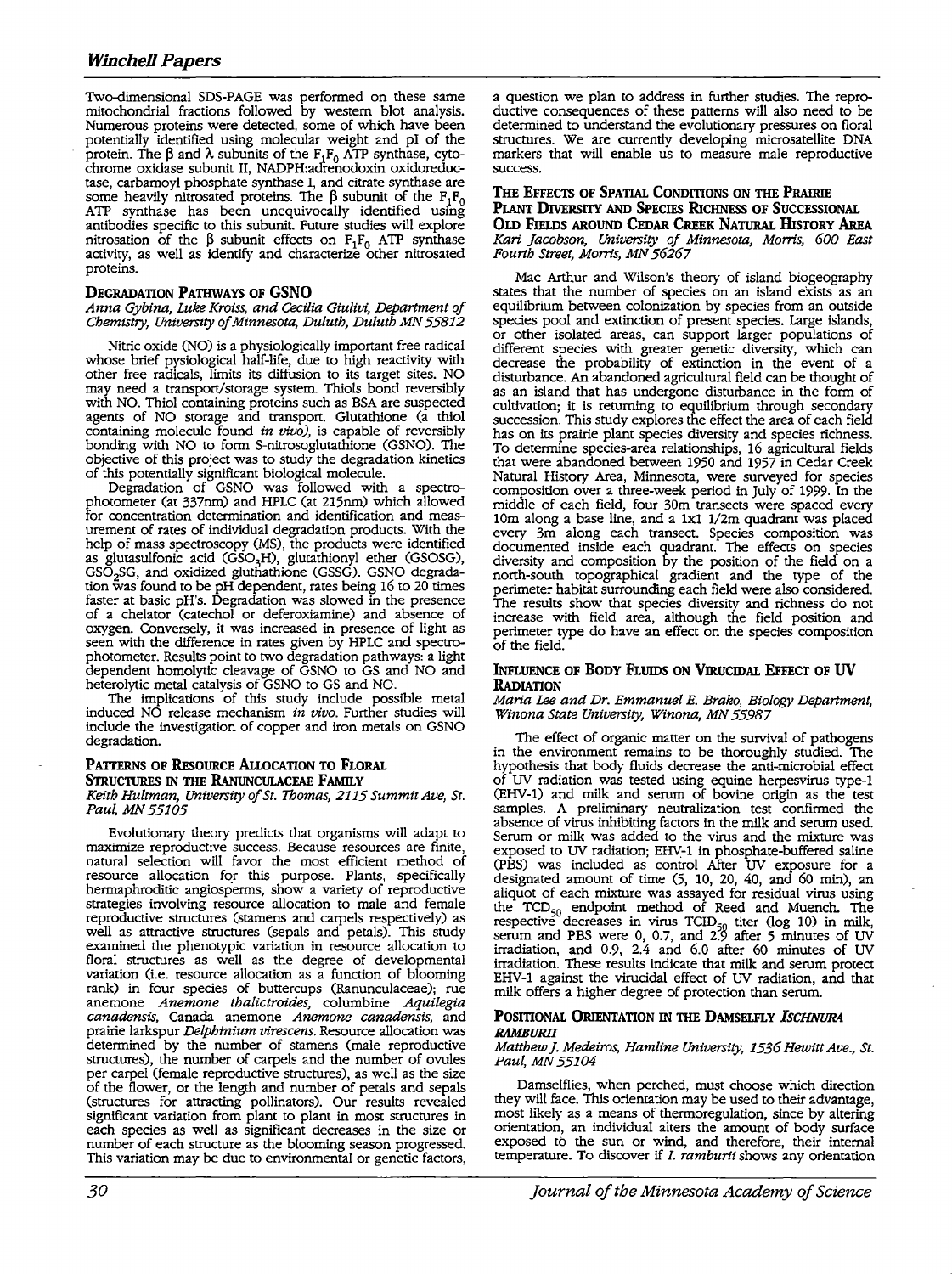preferences, I recorded the orientation of individuals in the field at various times of the day. I. ramburii showed a field at various times of the day. *I. ramburii* showed a preference for facing into the incoming wind, as well as orienting perpendicular to the sun's incoming rays during much of the day. /. *ramburii* may have been attempting to perch in the most aerodynamically efficient way possible, or was attempting to raise its temperature. Whether orienting perpendicular to the sun or facing into the wind is more important to them remains unclear.

# **EFFECTIVENESS OF TRITERPENOID COMPOUNDS AND POLYETIIYLENEIMINE DERIVATIVES OF BETULIN AGAINST HUMAN PATHOGENIC** *CANDIDA* **SPECIES.**

*Venu Nayar, R. M. Carlson,* & *M. R. Karim, Dept. of Biology, 10 University* Dr., *University of Minnesota, Duluth, MN 55812* 

*Candida,* a genus of yeast like fungi are often part of the normal microbial flora of the mucus membranes of the mouth, vagina, and intestinal tract. Candida species may cause kidney, urinary tract, lung, and soft tissue infections. The infections are more common in immunocompromised, cancer infections are more common in immunocompromised, cancer and AIDS patients. In this study the activity of different triterpenoid compounds including betulin and its polyethyleneimine derivatives were determined against *Candida albicans* and *Candida guilliermoundii by* agar disk diffusion method. The *Candida* cultures were streaked on Sabouraud's on the surface of the agar. Different concentrations of the test compounds and antifungal antibiotics were placed on the paper disks. The plates were incubated at 37°C for 18-24 hours. After 24 hours of incubation, zone size was measured. A significant anti-Candida activity of polyethyleneimine and its betulin analogs were observed against *C. albicans* and *C. guilliermoundii.* Allobetulin succinate was found to inhibit *C. albicans* resulting in the 9.0 mm zone of inhibition. Different ratios of Betulin-3,28-dioxalate and polyethyleneimine resulted in zone of inhibition from 09-18 mm against *C. albicans and*  was found to be 9.0 mm and 10 mm for *C. albicans* and *C. guilliermoundii* respectively. Polyethyleneimine, known to increase the permeability of cell membranes was also found to show some anti-fungal activity. Further study is in progress to evaluate the effectiveness of above compounds against other pathogenic *Candida* species.

# **RITANSERIN AilEvIATES Tics** IN **A TRANSGENIC MODEL OF TS+OCD**

*Eric* j. *Nordstrom, Michael* j. *McGrath, and Frank H. Burton, Ph.D., Department of Pharmacology, University of Minnesota, 6-120 Jackson Hall, 321 Church Street S.E., Minneapolis, MN 55455-0217, USA* 

Tourette's syndrome (TS) and its comorbid condition obsessive-compulsive disorder (OCD) may involve abnormal hyperactivity of cortical and limbic neurons. In humans, TS responds both to D2 dopamine receptor antagonists (traditional neuroleptics) and to mixed D2 dopamine and 5HT2 serotonin antagonists (atypical neuroleptics), but the efficacy of pure 5HT2 antagonists is unknown. We have previously characterized mice with comorbid TS+OCD-like behaviors generated by the expression of a neuropotentiating cholera toxin (CT) transgene in cortical-limbic D1 receptor-<br>expressing (D1+) neurons. These hyperactivated excitatory expressing (D1+) neurons. These hyperactivated excitatory neurons reside within the same areas of the brain that show hyperactivity in PET scans of patients with TS and OCD. The abnormal behaviors induced in these mice are distinct from drug-induced stereotypies and limbic seizures, but closely resemble the tics and abnormal perseverance of all behaviors exhibited by persons with comorbid TS+OCD. In this study, we have addressed the question of whether a pure 5HT2 receptor antagonist, ritanserin (lmg/kg), alleviates the tic-like behavior of this TS+OCD model. Ritanserin completely nommalized tic-like behavior in these mice to the level seen in control (non-transgenic) mice. These data suggest that ritanserin and possibly related 5HT2 receptor antagonists will be useful in the alleviation of human TS and OCD.

**EFFECTS OF UNIONIZATION ON RURAL COUNTY OUTCOMES** *Monti Ossenfort, University of Minnesota, Morris, 600 East 4th Street, Morris, MN 56267* 

Existing empirical results on labor unions focus mainly on internal effects at the firm level. The objective of this proposal is to determine if the union status of a rural firm affects the county in which it is located in terms of productivity, wages, and various other externalities. The Occupational Safety and Health Administration (OSHA) website contains inspection data used to determine the union status of a firm.

The paper mill and meat packing industries were chosen for this study. These industries produce a relatively homogeneous product, are heavily unionized, and are located in predominantly rural settings. A rural setting is defined in this proposal as having a population less than 70,000 and being at least 10 miles outside of a Ranally Metro Area. Data from the Census Bureau is available on the county level for all counties that meet the criteria.

Manufacturing output per capita and value added by manufacturing will capture any productivity effects of unionization. Wage effects will be measured by per capita money income, per capita personal income, and the wage spread between manufacturing and retail wages. The crime rate, poverty rate, unemployment rate, and state and local government employment are the other externalities that will be considered

These dependent variables will be functions of such variables as population, manufacturing employment, total earnings, farming population and, of course, union status. Regression analysis will determine if the union status of a rural firm has an effect on the selected dependent variables.

# **REsOURCE AVAILABil.ITY AND THE INvASIBil.ITY OF Pl.ANT COMMUNITIES**

*Melissa Pelsor, Macalester College, Department of Biological Sciences, 1600 Grand Avenue, St. Paul MN 55105* 

The conditions required for the establishment of introduced non-native species has for a long time puzzled ecologists. Recently, questions regarding invasive non-native species have become more urgent as homogenization of plant communities has increased. The purpose of this study was to determine the role of resource availability, competition, and the interaction of these two factors in the success of introduced native plants. The study was conducted in summer 1999 in an abandoned farm field dominated by non-native grass species at Cedar Creek Natural History Area in Bethel, Minnesota. The effects of competition and water availability on the invasion success of 5 native plant species were studied with an experimental design consisting of 8 replicates of 4 treatments, which included wet weeded, wet non-weeded, dry weeded, and dry non-weeded Invasion success of species hand seeded into plots was measured by percent cover and hand seeded into plots was measured by percent cover and success of transplants by survival. Resource availability, including soil nitrogen, soil water, and light, was also recorded in the plots. Results showed that introduced plants in the wet had greater success than in the dry treatment. In the wet treatment, competition was not a significant factor in significant factor in the dry treatment. Success in the weeded dry treatment was greater than in the non-weeded dry treatment. Overall, the results showed that community invasibility was strongly correlated with water availability. Successfully determining the characteristics of communities that are particularly susceptible to invasion is vital to predicting and preventing the further spread of non-native species.

### **EVALUATING GIANT FOXTAIL (SETARIA FABERI) FOR HERBICIDE REsISTANCE**

*Julie Retrum, University of Minnesota Morris, 600 East Fourth Street, Morris, MN 56267* 

Repeated application of a herbicide in agricultural fields may select for weed populations that are resistant to the herbicide. A rapid and reliable seedling bioassay was used to